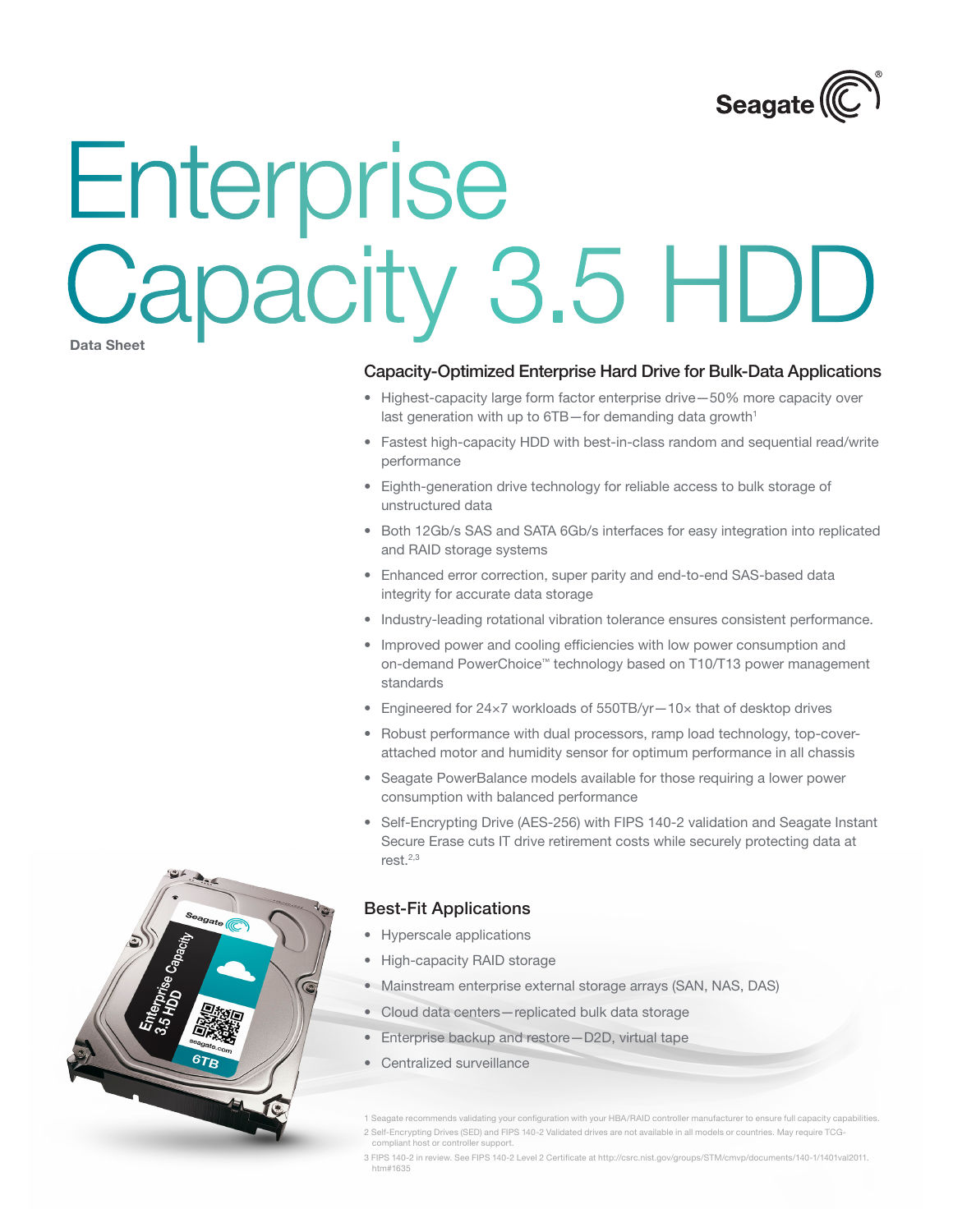## Enterprise Capacity 3.5 HDD



|                                                    |                    | <b>SATA 6Gb/s</b>        |                    |                    |  |
|----------------------------------------------------|--------------------|--------------------------|--------------------|--------------------|--|
| <b>Specifications</b>                              | 6TB1,2             | 5TB1,2                   | 4TB1,2             | 2TB <sup>1</sup>   |  |
| Standard Model Number (4K Native)                  | ST6000NM0004       |                          | ST4000NM0004       | ST2000NM0004       |  |
| Standard Model Number (512 Emulation)              | ST6000NM0024       | ST5000NM0084             | ST4000NM0024       | ST2000NM0024       |  |
| SED Model Number (4K Native)                       | ST6000NM00643      |                          | ST4000NM00643      | ST2000NM00643      |  |
| SED Model Number (512 Emulation)                   | ST6000NM00443      |                          | ST4000NM00443      | ST2000NM00443      |  |
| SED-FIPS Model Number (4K Native)                  | ST6000NM00943,4    |                          |                    |                    |  |
| SED-FIPS Model Number (512 Emulation)              | ST6000NM00843,4    | $\overline{\phantom{0}}$ |                    |                    |  |
| PowerBalance Model Number (512 Emulation)          | ST6000NM0124       | ST5000NM0124             | ST4000NM0124       |                    |  |
| <b>Features</b>                                    |                    |                          |                    |                    |  |
| <b>Humidity Sensor</b>                             | Yes                | Yes                      | Yes                | Yes                |  |
| <b>Super Parity</b>                                | Yes                | Yes                      | Yes                | Yes                |  |
| Low Halogen                                        | Yes                | Yes                      | Yes                | Yes                |  |
| PowerChoice™ Technology                            | Yes                | Yes                      | Yes                | Yes                |  |
| Hot-Plug Support <sup>6</sup>                      | Yes                | Yes                      | Yes                | Yes                |  |
| Cache, Multisegmented (MB)                         | 128                | 128                      | 128                | 128                |  |
| <b>Reliability/Data Integrity</b>                  |                    |                          |                    |                    |  |
| Mean Time Between Failures (MTBF, hours)           | 2.0M               | 2.0M                     | 2.0M               | 2.0M               |  |
| Reliability Rating @ Full 24x7 Operation (AFR)     | 0.44%              | 0.44%                    | 0.44%              | 0.44%              |  |
| Nonrecoverable Read Errors per Bits Read           | 1 sector per 10E15 | 1 sector per 10E15       | 1 sector per 10E15 | 1 sector per 10E15 |  |
| Power-On Hours per Year                            | 8760 (24x7)        | 8760 (24x7)              | 8760 (24x7)        | 8760 (24x7)        |  |
| Limited Warranty (years)                           | 5                  | 5                        | 5                  | 5                  |  |
| <b>Performance</b>                                 |                    |                          |                    |                    |  |
|                                                    |                    |                          |                    |                    |  |
| Spindle Speed (RPM)                                | 7200               | 7200                     | 7200               | 7200               |  |
| Interface Access Speed (Gb/s)                      | 6.0, 3.0, 1.5      | 6.0, 3.0, 1.5            | 6.0, 3.0, 1.5      | 6.0, 3.0, 1.5      |  |
| Max. Sustained Transfer Rate OD (MB/s)             | up to 226          | up to 226                | up to 226          | up to 226          |  |
| Average Latency (ms)                               | 4.16               | 4.16                     | 4.16               | 4.16               |  |
| <b>Interface Ports</b>                             | Single             | Single                   | Single             | Single             |  |
| Rotation Vibration @ 1500 Hz (rad/s <sup>2</sup> ) | 12.5               | 12.5                     | 12.5               | 12.5               |  |
| <b>Power Consumption</b>                           |                    |                          |                    |                    |  |
| Idle Power, Average (W)                            | 8.0                | 8.0                      | 5.23               | 3.71               |  |
| Typical Operating, Random Read (W)                 | 10.62              | 10.62                    | 9.50               | 7.92               |  |
| <b>Power Supply Requirements</b>                   | $+12V$ and $+5V$   | $+12V$ and $+5V$         | $+12V$ and $+5V$   | $+12V$ and $+5V$   |  |
| <b>Environmental</b>                               |                    |                          |                    |                    |  |
| Temperature, Operating (°C)                        | 5 to 60            | 5 to 60                  | 5 to 60            | 5 to 60            |  |
| Vibration, Nonoperating: 10Hz to 500Hz (Grms)      | 5.0                | 5.0                      | 5.0                | 5.0                |  |
| Shock, Operating, 2ms (Read/Write) (Gs)            | 70/40              | 70/40                    | 70/40              | 70/40              |  |
| Shock, Nonoperating, 1ms and 2ms (Gs)              | 250                | 300                      | 300                | 300                |  |
| <b>Physical</b>                                    |                    |                          |                    |                    |  |
| Height (in/mm, max) <sup>6</sup>                   | 1.028/26.1         | 1.028/26.1               | 1.028/26.1         | 1.028/26.1         |  |
| Width (in/mm, max) $6$                             | 4.010/101.85       | 4.010/101.85             | 4.010/101.85       | 4.010/101.85       |  |
| Depth (in/mm, max) <sup>6</sup>                    | 5.878/147.0        | 5.878/147.0              | 5.878/147.0        | 5.878/147.0        |  |
| Weight (lb/g)                                      | 1.720/780          | 1.720/780                | 1.400/635          | 1.344/605          |  |
| <b>Carton Unit Quantity</b>                        | 20                 | 20                       | 20                 | 20                 |  |
| <b>Cartons per Pallet</b>                          | 40                 | 40                       | 40                 | 40                 |  |
| Cartons per Layer                                  | 8                  | 8                        | 8                  | 8                  |  |

1 One gigabyte, or GB, equals one billion bytes and one terabyte, or TB, equals one trillion bytes when referring to drive capacity.

2 Seagate recommends validating your configuration with your HBA/RAID controller manufacturer to ensure full capacity capabilities.

3 Self-Encrypting Drives (SED) and FIPS 140-2 Validated drives are not available in all models or countries. May require TCG-compliant host or controller support.

4 FIPS 140-2 in review. See FIPS 140-2 Level 2 Certificate at: http://csrc.nist.gov/groups/STM/cmvp/documents/140-1/1401val2011.htm#1635

5 These base deck dimensions conform to the Small Form Factor Standard (SFF-8201) found at www.sffcommittee.org. For connector-related dimensions, see SFF-8223.

6 Supports Hotplug operation per Serial ATA Revision 2.6 specification.

**SERIAL**